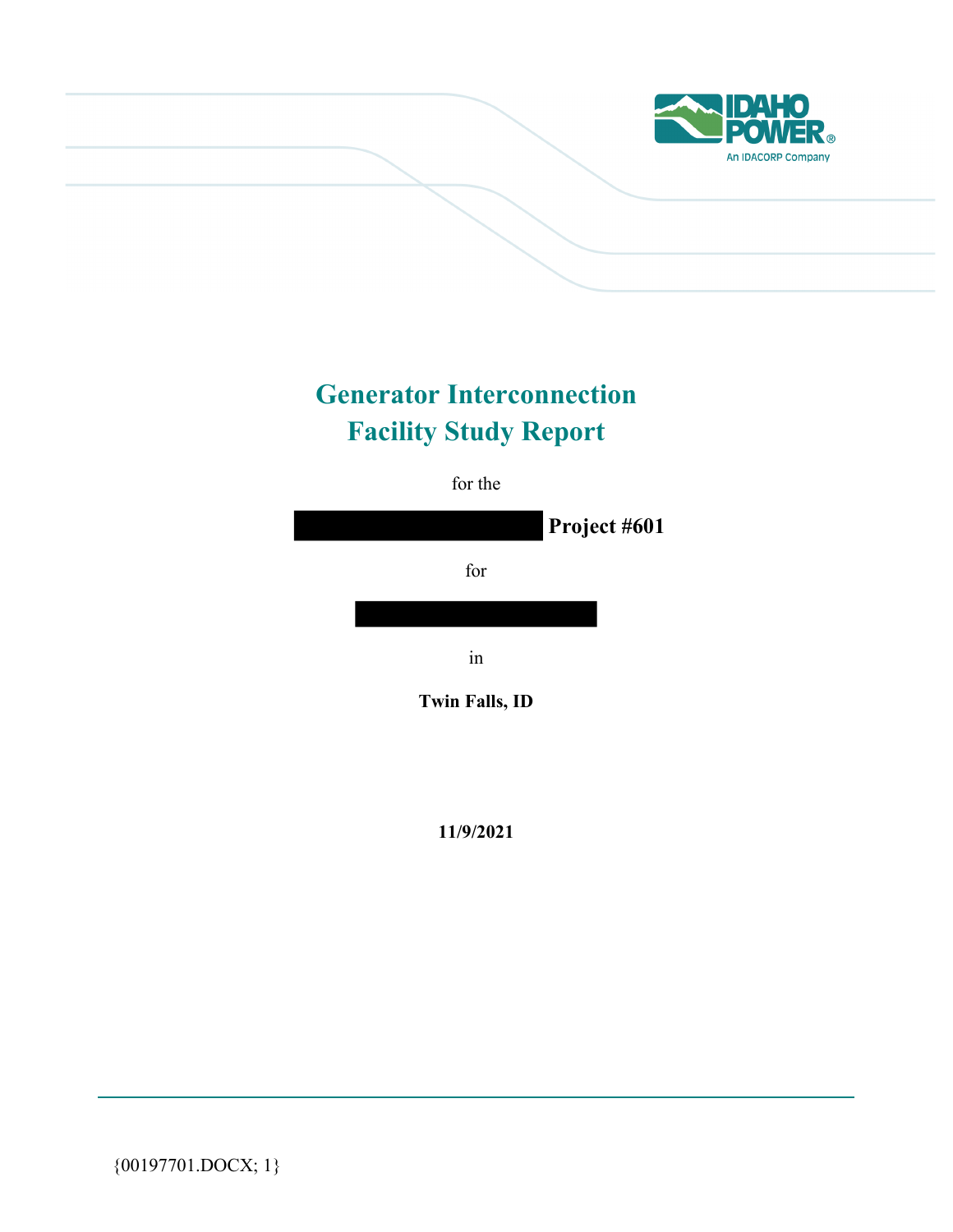# **FACILITY STUDY REPORT (FSR)**

# **Project #601 11/9/2021**

## **1. General Facility Description**

("Seller") has stated that the proposed project will consist of 1.5 MW of hydro generation in Twin Falls County, Idaho and connect to the system on Idaho Power Company ("IPC")'s feeder. The total project output as studied is 1.5 MW.

Contact Information for Seller is as follows:



A Standard Generator Interconnection Agreement (the "GIA") under Schedule 72 between Seller and IPC – Delivery (Transmission Provider) for the  $\blacksquare$  Project, specifically Generator Interconnection Project #601 ("Project"), will be prepared for this project. The GIA will be a definitive agreement that contains terms and conditions that supersedes this FSR.

#### **1.1 Interconnection Point**

The Interconnection Facilities are located in IPC's Southern region in Township , Range and Section . The Interconnection Point for the Project will be on the Seller's side of  $\overline{\text{disconnect}}$  switch  $X \overline{+}$  . A drawing identifying the Interconnection Point is attached as Exhibit 1.

#### **1.2 Point of Change of Ownership**

This is the same location as the Interconnection Point.

### **1.3 Seller's Interconnection Facilities**

The Seller's Interconnection Facilities are located of IPC's Interconnection Facilities. The Seller will install or reuse existing, as appropriate, generators, disconnect switches, transformers, cable, appropriate grounding measures, and associated auxiliary equipment. Seller will build facilities, as needed, to the Interconnection Point.

### **1.4 Other Facilities Provided by Seller**

### *1.4.1 Telecommunications*

In addition to communication circuits that may be needed by the Seller, the Seller shall provide the following communication circuits for IPC's use. **It is the Seller's**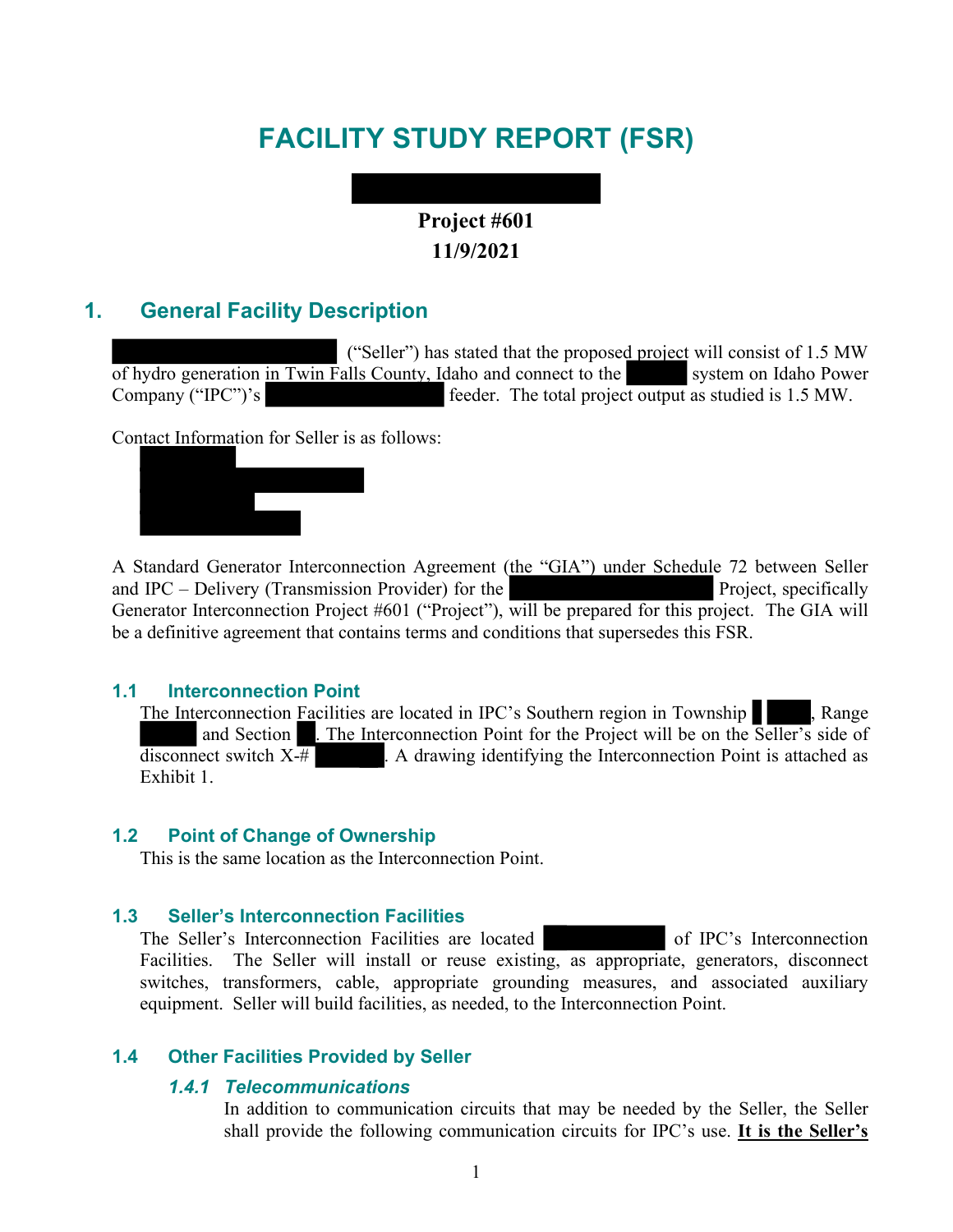**responsibility to provide the following communication circuits for IPC's use. These circuits can be long-lead items and typically require coordination with third party telecommunications providers. The project's in-service date cannot be granted prior to complete circuit acceptance and testing as referenced below.** 

- **1.**
- a. One POTS (Plain Old Telephone Service meeting the technical requirements of TR-NWT-000335:1993; NCI code 02LS2-2wire, loop start, 600 ohm) dial-up circuit for voice communication at the generation interconnect site. If the circuit becomes unreliable, Seller will be responsible for the circuit repair. For Projects under 3MW, the POTS line must also be capable of supporting reliable sustained data communications at a minimum of 4800 bps with a modem using V32.bis modulation.

Seller shall provide all the required communications circuits between the Interconnection site and IPC's operations points (i.e. IPC FEP location, etc.) as specified by IPC.

### RELIABILITY AND DATA SECURITY:

The communication circuits shall be DC powered at the terminus locations and within any telecommunications provider's network, such that they will continue operation during a power outage for a minimum of 4 hours and meet the specified reliability and bandwidth requirements. At distribution connected generation interconnect sites, the Seller is responsible for supplying stable metered AC power during circuit testing and commissioning, and battery backed DC power during operation. At transmission connected generation interconnect sites, IPC can extend its station battery to a circuit marshalling location in a shared access portion of the station yard if needed for Seller telecommunications equipment used only to deliver IPC required circuits, but the Seller is responsible for any required AC local service required by their equipment at their station or in the shared access portion of the station yard. The Seller may choose to coordinate with a third-party communications provider to provide the communications circuits and pay the provider's associated one-time setup and periodic charges, deliver the circuits using their own infrastructure, or a combination thereof. Regardless of circuit transport implementation, in all cases the SCADA circuit must be transported using solely Layer 2 protocols (e.g. serial point-to-point data communication, no routable Layer 3 transport, such as Internet Protocol).

### CIRCUIT ACCEPTANCE AND TESTING:

The communication circuits shall be terminated in an approved demarcation box with the cable pairs punched down on a telecom block and labeled accordingly at a location approved by IPC. The communication circuits will need to be installed and tested by the Seller prior to IPC acceptance testing, and operational prior to the Seller being allowed to generate power into IPC's system. A Quasi Random Signal Source (QRSS) test pattern will be used for testing between the DS1 circuit demarcations points, and require 15 consecutive minutes with zero errored seconds and zero severely-errored seconds to pass; a subsequent 15 consecutive minutes (30 minutes total) with three or less total errored seconds and zero severely-errored seconds to pass if previous test failed; a subsequent 15 consecutive minutes (45 minutes total) with nine or less total errored seconds and two or less severely-errored seconds to pass if previous test failed. In addition an "all 1s" stress test with zero errored seconds over a five minute interval to pass, an "all 0s" stress test with zero errored seconds over a thirty second interval to pass, and a "1 in 8" stress test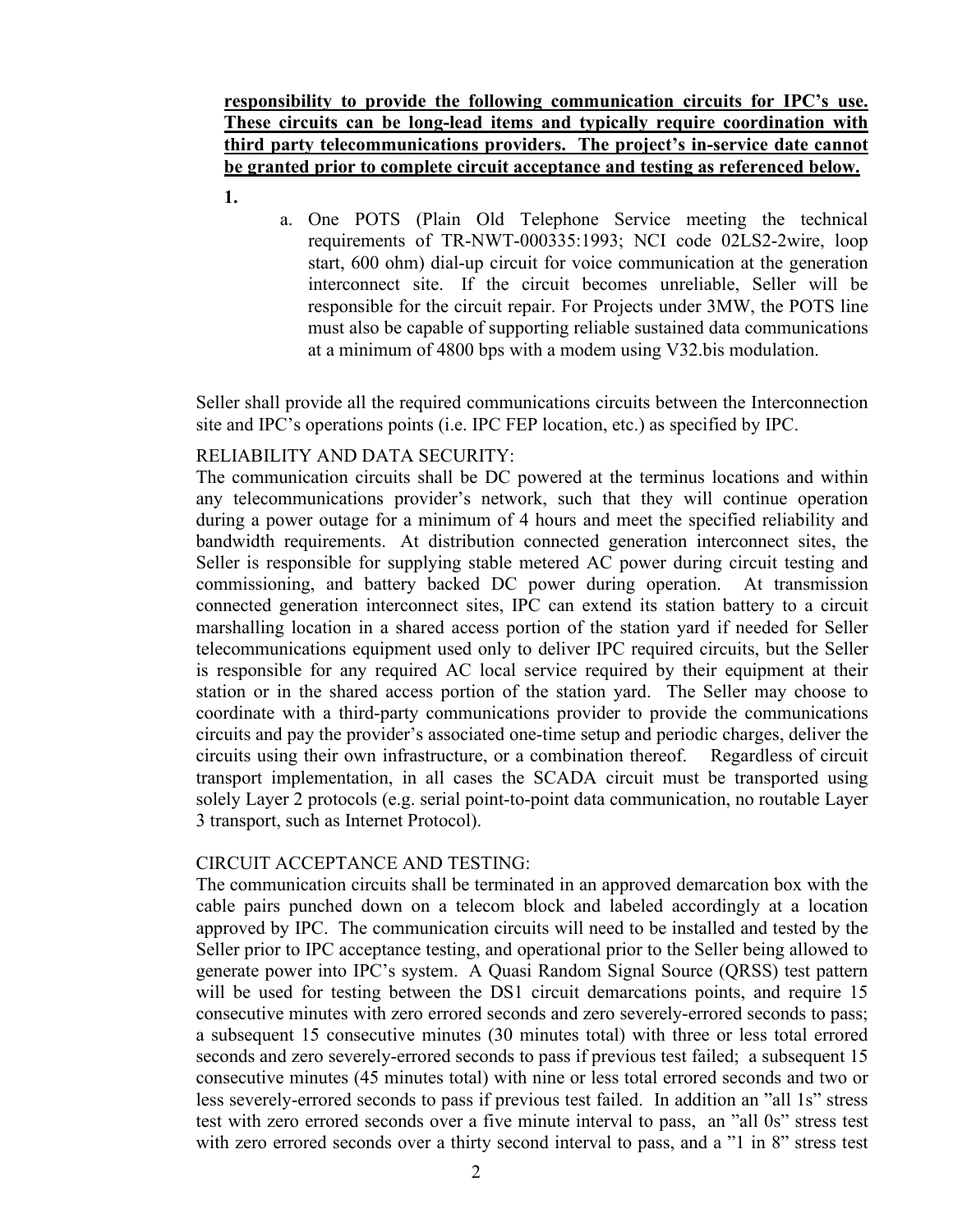with zero errored seconds over a five minute interval to pass will also be performed. (Reference ANSI T1.510:1999) In either case, circuits with demonstrated reliability issues during commissioning will be required to demonstrate 24 hours of reliable service by the Seller prior to final acceptance testing by IPC. Note that installation by a thirdparty communications provider may take several months and these services should be ordered well in advance to avoid delaying the project.

The Seller or their third-party communications provider may need to install communications equipment (i.e. batteries, multiplexers, etc.) near each terminus of the required communications circuits. If this equipment is required, the Seller shall be responsible to install this equipment in locations that are not owned or operated by IPC. If high voltage protection is required by the communications provider for the incoming

copper cable, the high voltage protection assembly shall be engineered, supplied, and

maintained by the Seller.

OPERATIONAL RESPONSE:

Seller's failure to maintain and/or restore and repair intermittent or non-operational telecommunications circuits may result in disconnection of Seller's generation facility/facilities until the circuits successfully complete Idaho Power's end-to-end testing.

The Seller is responsible for repairing any circuits and contacting any third-party telecom provider as needed. [Note: IPC cannot contact third party telecom providers on behalf of the Seller for circuit outages.] A third-party telecom provider is expected to have the ability to perform some level of remote circuit testing. If the Seller's third-party telecom provider needs access to IPC facilities, they will contact IPC per contacts in GIA.

The leased services required by IPC are to be kept separate from any communication services required by the Seller. This includes the location where services are handed off from the telecom provider to IPC, also known as the TELCO demarcation. Under no circumstances will any service delivered to IPC's TELCO demarcation be extended beyond the IPC yard ground grid. If the Seller requires their own leased services, they must be provided through a separate TELCO demarcation, as noted below.

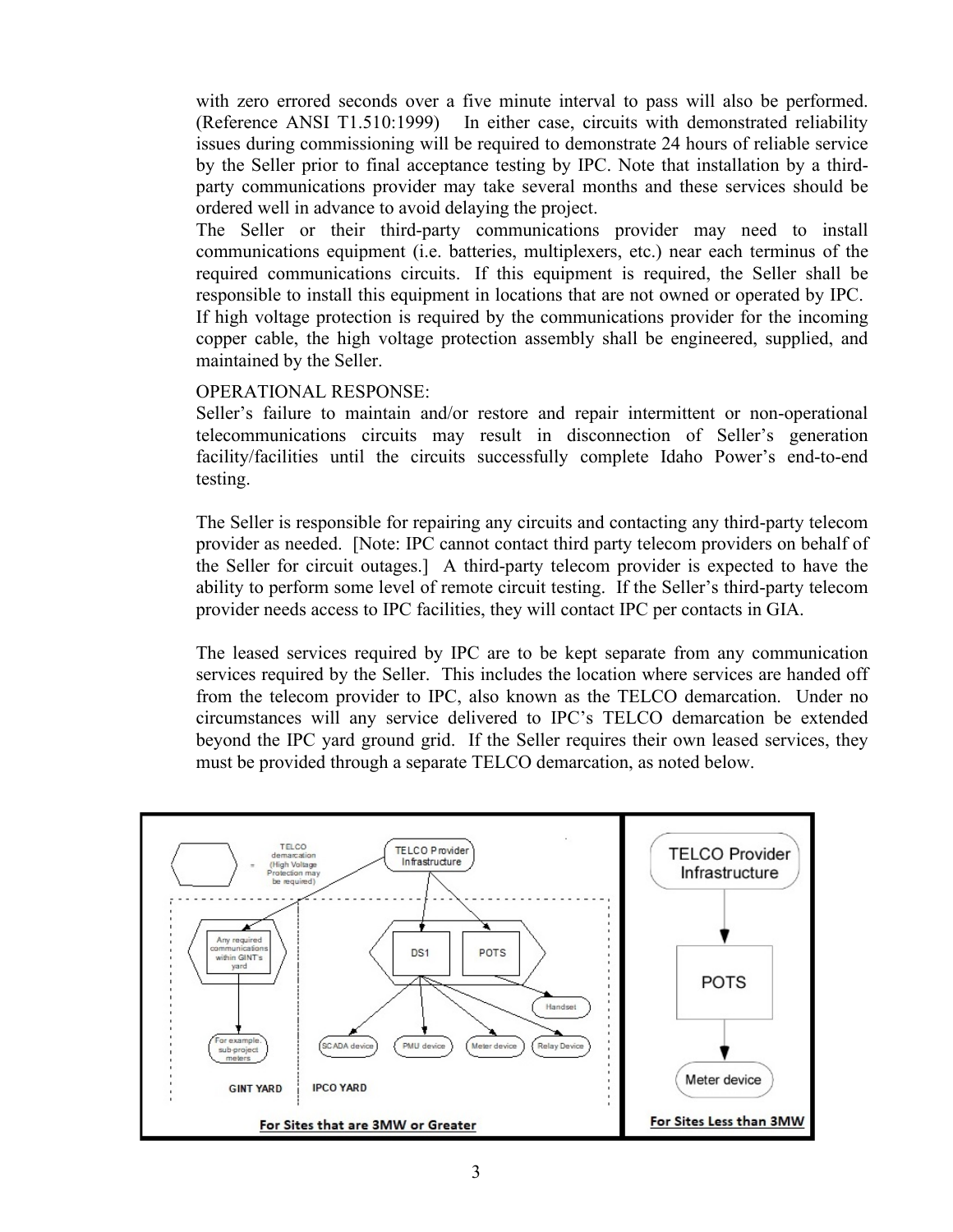Figure 1: Telecommunication Requirements

#### *1.4.2 Ground Fault Equipment*

The Seller will install transformer configurations that are either Grounded-WYE to Grounded-WYE OR Ungrounded-WYE to Grounded-WYE with the Grounded-WYE on the IPC side of the transformer.

The Seller will limit the ground fault current to less than 20 amps as measured at the Interconnection Point.

#### *1.4.3 Generator Output Limit Control*

 $N/A$ 

#### *1.4.4 Local Service*

The Seller is responsible to arrange for local service to their site, as necessary.

#### *1.4.5 Property*

The Seller will provide IPC easements for the interconnection facilities, including year-round access. Seller shall coordinate with IPC to incorporate into the Seller's project site plan and easements, enough area for a vehicle to safely access the interconnection site for maintenance. The Seller, at its sole cost and expense, will provide to IPC documents and services as identified below relating to IPC's land rights required for its interconnection facilities:

#### *1.4.5.1 Land Transaction Documents*

Land transaction documents ("Land Transaction Documents") in a form approved by IPC that may include, but are not limited to, the following:

- Right of Entry Agreement;
- Interconnection Facility Easement.
- Access Easement;
- Easements for distribution service lines, major distribution power lines, and transmission power lines and related ancillary facilities as determined necessary by IPC at IPC's sole discretion, to support the interconnection facility and Seller's development;
- Completed Applications with respective fees for Release of Easements and/or Crossing Agreements that may be required for the Project;
- Crossing Agreements; and
- Any other Project specific documents deemed necessary by IPC.

#### *1.4.5.2 Project Map/Site Plan*

A 90% complete informational map or site plan of the Project Property with locations of all easements to be released, new easements proposed for both Seller and IPC, existing IPC lines to be crossed by Seller's facilities, Seller's lease and easement areas (if any), access roads, and any other features or elements requested to be included by IPC to facilitate review and processing of the project documents.

### *1.4.5.3 Surveyed Legal Descriptions and Maps*

Written legal description and map for each Land Transaction Document, stamped and signed by a licensed surveyor. Each legal description and map is to be submitted to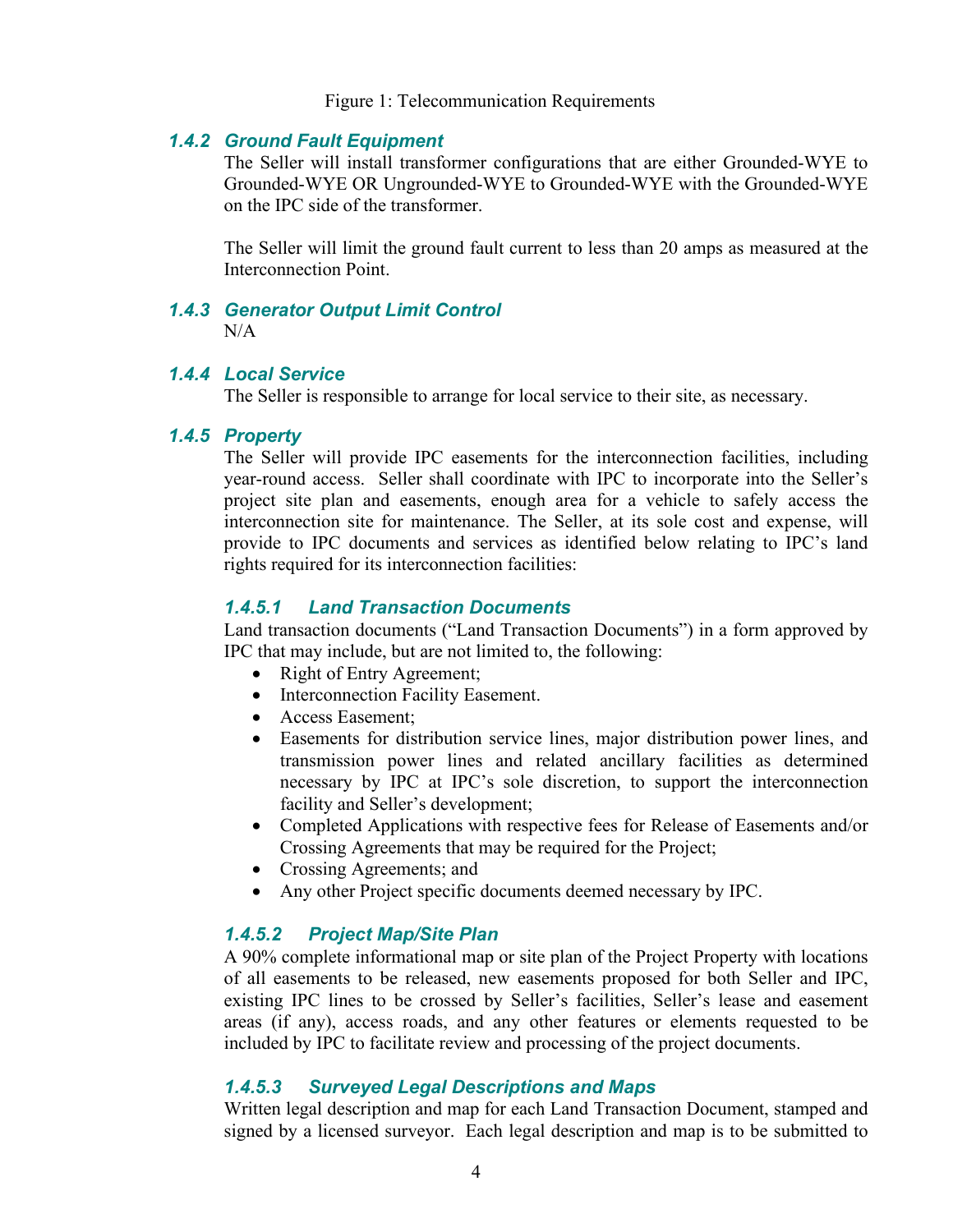and approved by IPC's surveyor. See IPC survey requirements in Appendix B, attached hereto and made a part hereof.

#### *1.4.5.4 Title Insurance*

Title report and American Land Title Association (A.L.T.A.) extended owners' pro forma policy of title insurance for the amount of the value of the Interconnection Facility Easement or Fee Ownership Parcel and access easement areas. Seller shall provide proof and information to establish the value of the easement or property to be insured. IPC will review the title policy pro forma and will advise of any necessary title mitigation measures to ensure clear and unencumbered title to the Interconnection Facility Easement or Fee Ownership Parcel and access easement areas. Title mitigation measures shall be performed by Seller at Seller's sole cost and expense. Title policy to include endorsements as required by IPC at Seller's sole cost and expense. Seller to provide an electronic copy of all exceptions to title insurance for IPC review. Seller to provide Idaho Power with a final A.L.T.A. extended owners' policy of title insurance.

#### *1.4.5.5 A.L.T.A. Survey*

An A.L.T.A. survey of the Project property with all existing IPC easement rights and facilities identified. The A.L.T.A. survey shall include and identify all proposed land transaction areas. If IPC requires a Fee Ownership Parcel for the Interconnection Facility, Seller shall provide an A.L.T.A. survey of the Fee Ownership Parcel to be conveyed to IPC and all Land Transactions. If IPC requires an Easement for the Interconnection Facility, Seller may provide IPC with a copy of Seller's A.L.T.A. survey or with an A.L.T.A. survey in IPC's name but the A.L.T.A. survey shall include the Interconnection Facility Easement Area, as well as all Land Transactions.

#### *1.4.5.6 Phase I Environmental Analysis*

A Phase I environmental analysis ("Phase I EA") of Seller's Project property (whether fee-owned, leased, or on an easement premises) for IPC review. The Phase I EA shall provide a map indicating the location of the IPC Interconnection Facilities in relation to any identified areas of concern. If IPC requires a Fee Ownership Parcel for the Interconnection Facility, Seller shall provide a Phase 1 EA in IPC's name with warranties for IPC. If IPC requires an Easement for the Interconnection Facility, Seller shall provide IPC with a copy of Seller's Phase 1 EA, but which shall include and reference the Interconnection Facility Easement Area.

#### *1.4.5.7 Land Use Authorizations/Permits*

The Seller shall secure all necessary local jurisdiction, state, and/or federal land use authorizations and permits for the IPC Interconnection Facilities, access road, new transmission and distribution lines, buildings, and all facilities in support of Seller's Project, as required by local, state or federal entities. A copy of each authorization pertaining to IPC facilities shall be provided to IPC.

#### *1.4.5.8 Land Division*

Should a division of land be necessary to create a new Fee Ownership Parcel, Seller shall submit application to the proper local jurisdiction and complete all requirements to finalize the creation of a new Fee Ownership Parcel in IPC's name. Seller shall provide final approval documentation to IPC.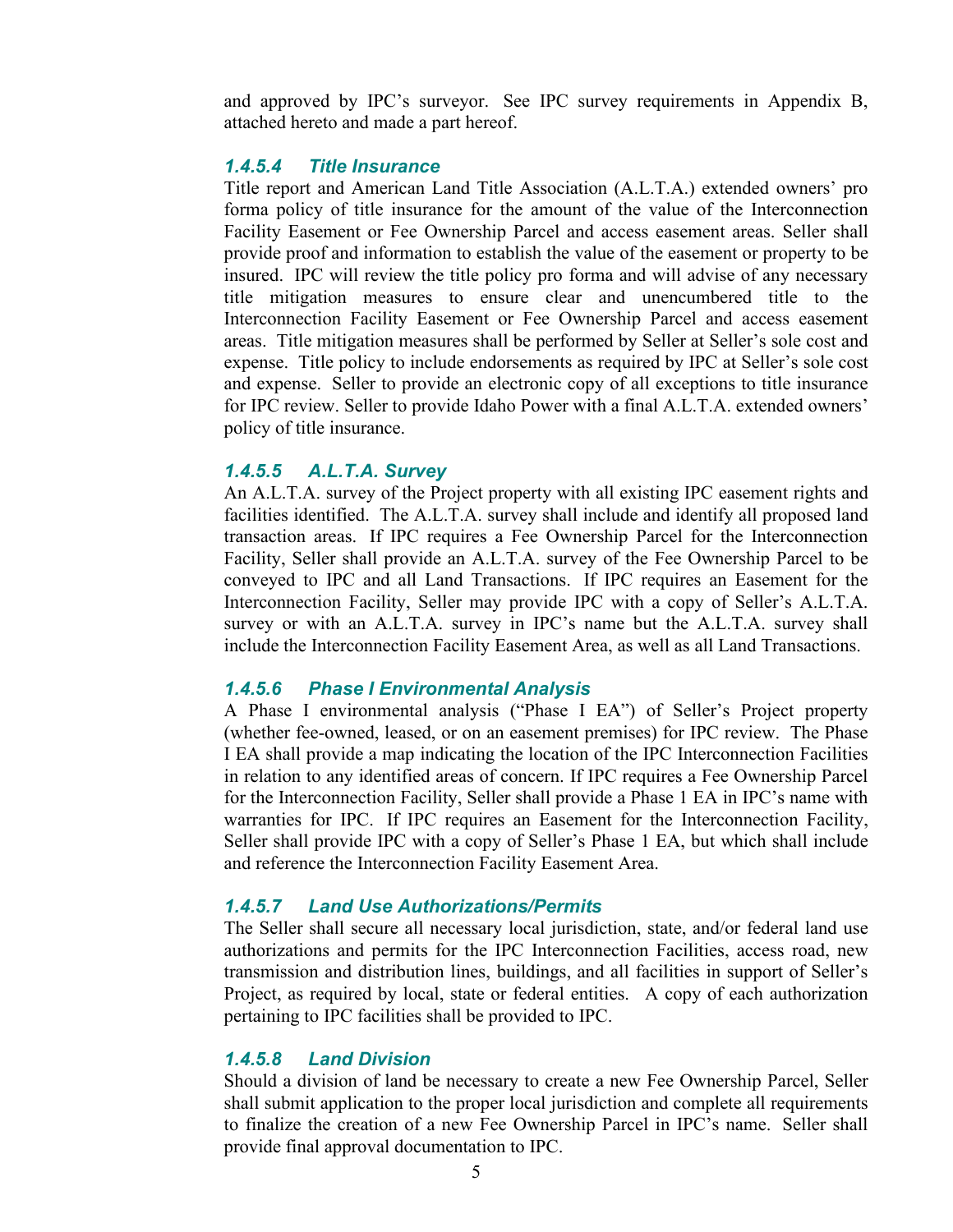Seller is advised that IPC review and approval of the Land Transaction Documents may require six (6) to nine (9) months. Seller is advised to provide all required Land Transaction Documents at earliest possible time. Refer to Appendix C for a quick reference guide to Idaho Power Corporate Real Estate Fee Acquisition and/or Easement Parcel requirements. Upon IPC approval of all Land Transaction Documents, IPC will supply to the Seller final form documents for signature by the landowner of record. The Seller shall return original signed and recorded Land Transaction Documents to IPC. All recording and mailing fees shall be paid by Seller. IPC shall provide to Seller electronic copies of all fully executed and recorded Land Transaction documents.

#### *1.4.6 Site Work*

 $N/A$ 

#### *1.4.7 Monitoring Information*

If the Seller requires the ability to monitor information related to the IPC recloser in the generator interconnection package they are required to supply their own communications circuit to the control box located on of IPC's Interconnection Facilities.

### *1.4.8 Generator Technical Information & Drawings*

Seller shall provide draft design prints during FSR development containing technical information, like impedances, and equipment brand and models. After construction, the Seller shall submit to IPC all the as-built information, including prints with the latest approved technical information and commissioning test results.

#### **1.5 IPC's Interconnection Facilities**

IPC will install a 4-pole standard generation interconnection package that will connect to distribution feeder . Legacy interconnection facilities will be removed from the site at Idaho Power's expense.

The new interconnection package will include four distribution poles to mount a local service transformer, solid blade disconnects, primary metering package, recloser, relays, fuses and riser necessary for the package. of the new package will be installed at the same location as existing Interconnection Point to potentially eliminate the need for extension of existing customer cable. The interconnection will be controlled by a line protection relay. The relay will be located in  $\blacksquare$  and will also contain a test switch (TS4), SLSS, dialup modem, isolation interface, power supply, DC converter, control switch and surge protector.

Concrete barriers may be necessary to protect this equipment from local area traffic.

A 2" conduit will be installed alongside the underground primary to facilitate information exchange to the Seller about the recloser. (The Seller is responsible for providing and installing the appropriate cable.)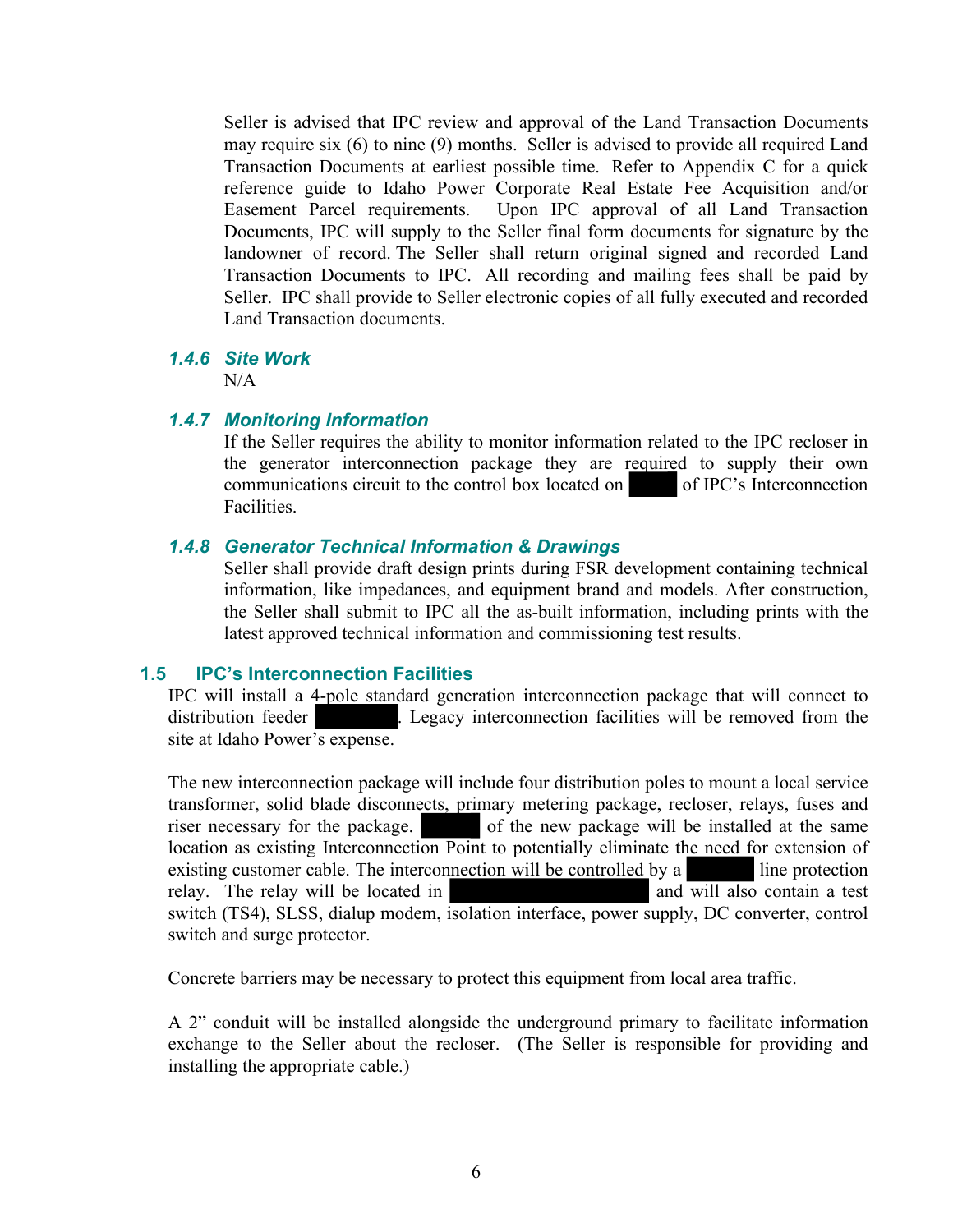# **2. Estimated Milestones**

These milestones will begin, and the construction schedule referenced below will only be valid, upon receipt of funding from Seller or its authorized third party no later than the date set forth below for such payment. IPC will not commit any resources toward project construction that have not been funded by Seller. Additionally, failure by Seller to make the required payments as set forth in this Study by the date(s) specified below may result in the loss of milestone dates and construction schedules set forth below. In the event that the Seller is unable to meet dates as outlined below, Seller may request an extension of the Operation Date of up to three (3) years. Seller's request will be evaluated by IPC and allowed only if IPC determines, in its sole discretion, that the extension will not negatively impact other projects in IPC's Generator Interconnection Queue. Estimated milestones, which will be updated and revised for inclusion in the GIA in light of subsequent developments and conditions, are as follows:

| <b>Estimated Date</b>                             | <b>Responsible Party</b> | <b>Estimated Milestones</b>                                                                                                                                                                                       |
|---------------------------------------------------|--------------------------|-------------------------------------------------------------------------------------------------------------------------------------------------------------------------------------------------------------------|
|                                                   | <b>Seller</b>            | <b>IPC receives Notice to Proceed and</b><br>construction funding or arrangements<br>acceptable to IPC are made with IPC's Credit<br>Department                                                                   |
| 4 months after<br>construction funds<br>received  | <b>IPC</b>               | <b>IPC Engineering and Design Complete</b>                                                                                                                                                                        |
| 7 months after<br>construction funds<br>received  | <b>IPC</b>               | <b>IPC Long Lead Material Procured/Received</b>                                                                                                                                                                   |
| 7 months after<br>construction funds<br>received  | <b>Seller</b>            | Easements and permits procured for IPC site,<br>construction will not begin until easements<br>and permits are in place.<br>Detailed in Appendix C attached.                                                      |
| 6 months prior to<br><b>IPC Commissioning</b>     | <b>IPC</b>               | New generation must be modeled and<br>submitted to the Western Energy Imbalance<br>Market a minimum of 6 months prior to<br>coming online, failure to submit by given lead<br>time will results in project delay. |
| 9 months after<br>construction funds<br>received  | <b>Seller</b>            | Telecommunication circuits identified in<br>Section 1.4.1 are operational and provided to<br>the IPC site                                                                                                         |
| 10 months after<br>construction funds<br>received | <b>IPC</b>               | <b>IPC Construction Complete</b>                                                                                                                                                                                  |
| 12 months after<br>construction funds<br>received | <b>IPC</b>               | <b>IPC Commissioning Complete,</b><br>commissioning will not take place until<br>Telecommunication circuits are operational                                                                                       |
| 5 days after<br>switching request<br>made to IPC  | <b>Seller</b>            | Switch at the Interconnection Point can be<br>closed                                                                                                                                                              |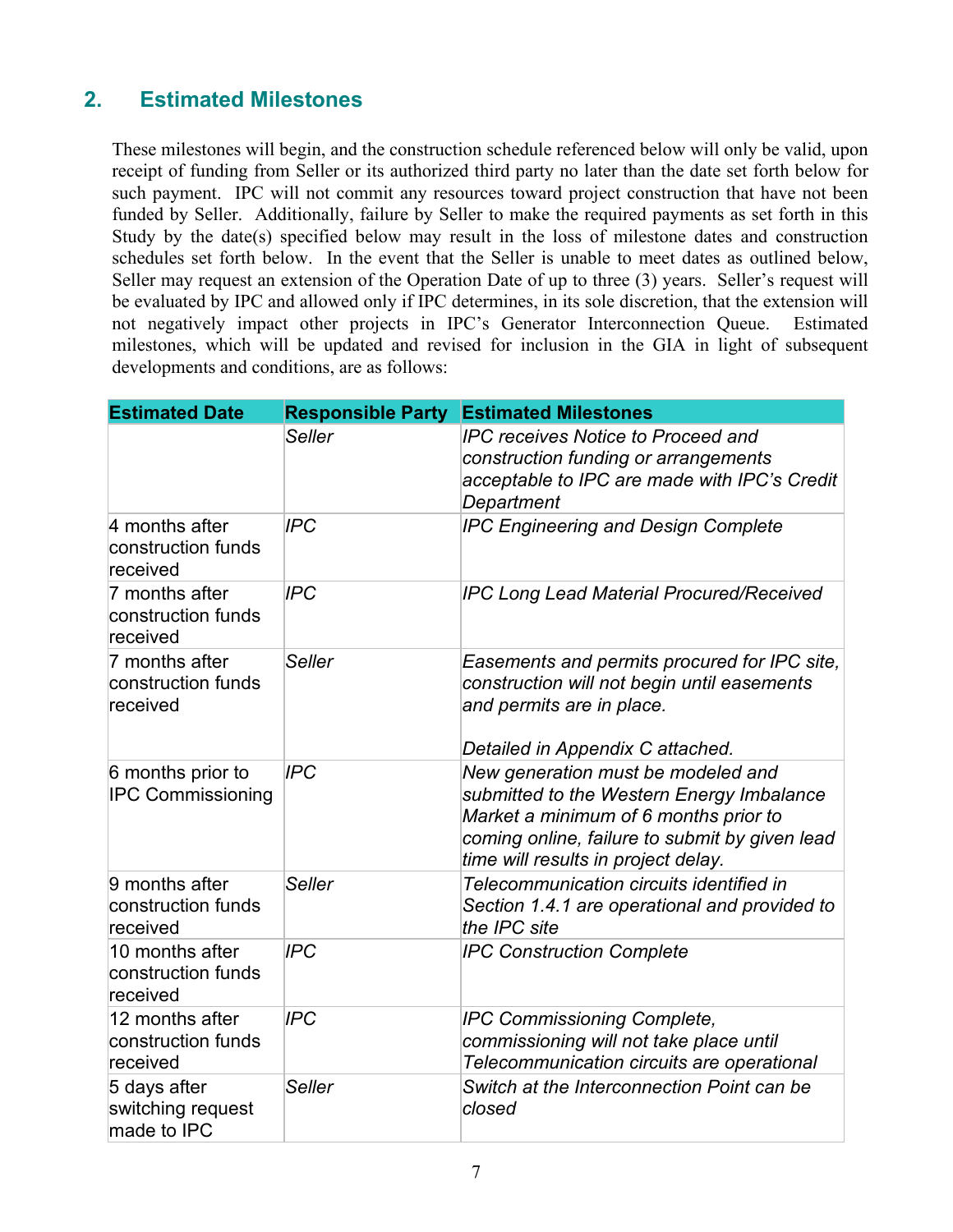| Dispatch   |            |                                                                                                                                                                     |
|------------|------------|---------------------------------------------------------------------------------------------------------------------------------------------------------------------|
| <b>TBD</b> | IPC.       | <b>Notification from IPC's Energy Contracting</b><br>Coordinator confirming First Energy of Non-<br><b>Firm Output</b>                                              |
| TBD        | Seller     | Seller testing begins                                                                                                                                               |
| <b>TBD</b> | <b>IPC</b> | Notification from IPC's Energy Contracting<br>Coordinator confirming Operation Date<br>(pending all requirements are met) of Firm<br><b>Network Resource Output</b> |

IPC does not warrant or guarantee the foregoing estimated milestone dates, which are estimates only. These milestone dates assume, among other things, that materials can be timely procured, labor resources are available, and that outages to the existing transmission system are available to be scheduled. Additionally, there are several matters, such as permitting issues and the performance of subcontractors that are outside the control of IPC that could delay the estimated Operation Date. For purposes of example only, federal, state, or local permitting, land division approval, identification of Interconnection Facilities location, access to proposed Interconnection Facilities location for survey and geotechnical investigation, coordination of design and construction with the Seller, failure of IPC's vendors to timely perform services or deliver goods, and delays in payment from Seller, may result in delays of any estimated milestone and the Operation Date of the project. To the extent any of the foregoing are outside of the reasonable control of IPC, they shall be deemed Force Majeure events.

## **3. Operating Requirements**

### **3.1 Voltage and Current Distortion Limits**

The Project is required to comply with the applicable Voltage and Current Distortion Limits found in IEEE Standard 519-2014 *IEEE Recommended Practices and requirements for harmonic Control in Electrical Power Systems* or any subsequent standards as they may be updated from time to time.

#### **3.2 Voltage Fluctuation**

The Project is required to comply with the applicable voltage fluctuation limits found in IEEE Standard 1453-2004 *IEEE Recommended Practice for Measurement and Limits of Voltage Fluctuations and Associated Light Flicker on AC Power Systems* or any subsequent standards as they may be updated from time to time.

#### **3.3 Voltage Flicker**

Voltage flicker at startup and during operation will be limited to less than 5% as measured at the Interconnection Point. The allowable voltage flicker limit is further reduced during operation due to multiple voltage fluctuations per hour or minute, per Idaho Power's T&D Advisory Information Manual.

#### **3.4 Voltage Control**

The Project will be required to control voltage in accordance with a voltage schedule as provided by Idaho Power Grid Operations.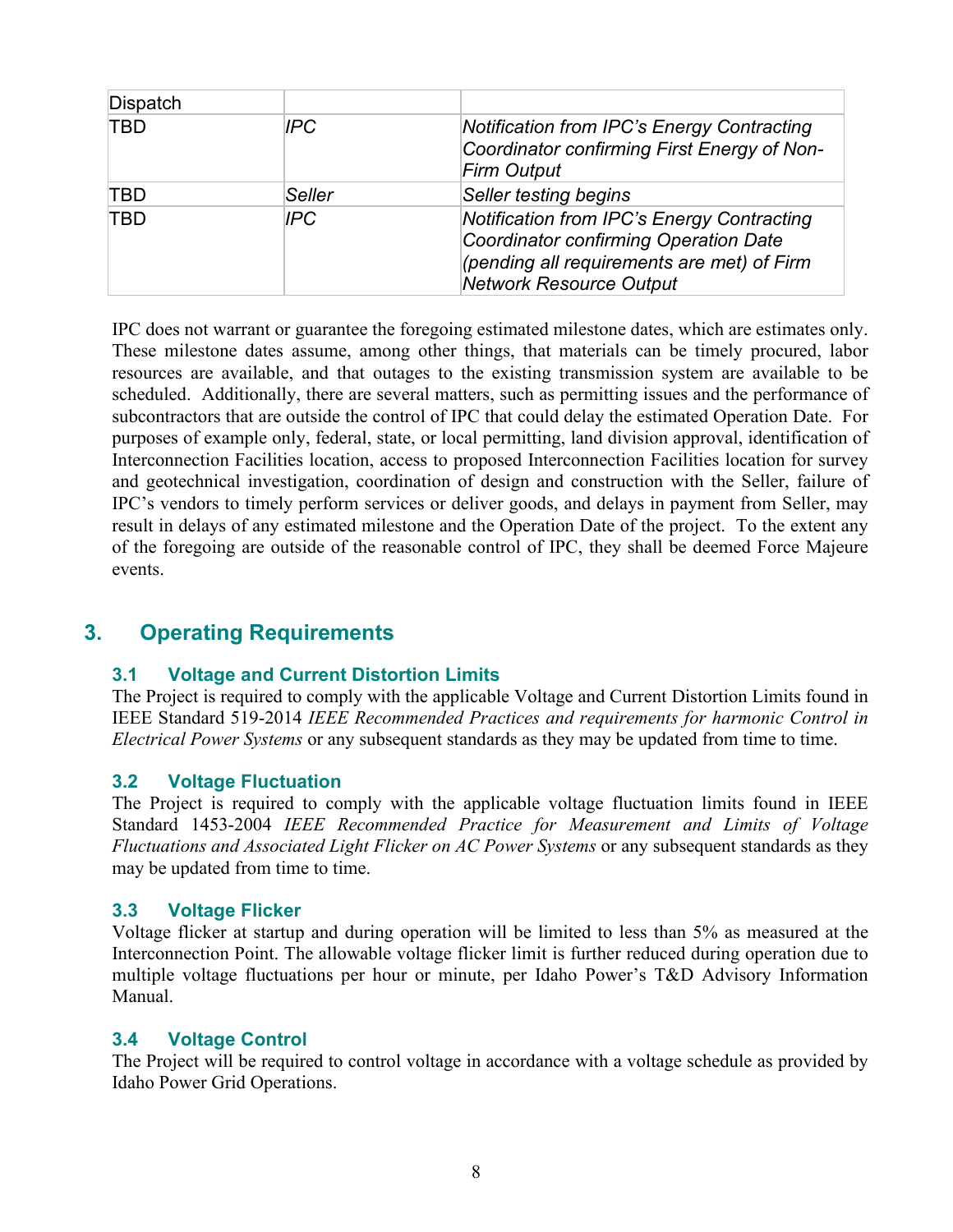### **3.5 Low Voltage Ride Through**

The Project must be capable of riding through faults on adjacent section of the power system without tripping due to low voltage. It has been determined, through study, that the Project must be capable of remaining interconnected for any single phase voltage as low as 0.7 PU for 30 cycles, and for all three phase voltages as low as 0.8 PU for 30 cycles.

#### **3.6 Frequency Response Requirements**

Generator must be capable of providing Fast Frequency Response for both positive and negative frequency deviations from  $60Hz$  (  $+/-$  0.036 Hz) for Bulk Electric System disturbances. The required frequency response will be linear for a deviation of 0 to  $+/-$  0.1 Hz, a response of 0% to 3% of generator capacity, with a maximum required response of 3% of generator's full capacity for as long as the generator is able to provide support or the frequency deviation is reduced to within stated limits, whichever occurs first. Provided that Generator meets the above Fast Frequency Response requirements, Company shall not curtail Seller when such curtailments are caused by a need to comply with applicable Frequency Responsive reliability standards.

### **3.7 Momentary Cessation Requirements**

Momentary cessation should not be used within the voltage and frequency ride-through curves specified in PRC-024. Use of momentary cessation is not considered "ride through" within the "No Trip" zone curves of PRC-024. The use of momentary cessation should be eliminated to the extent possible consistent with NERC's *Reliability Guideline for BPS-Connected Inverter-Based Resource Performance.*

### **3.8 Modifications to Interconnection Customer's Facilities**

Seller will be able to modify power plant facilities on the Seller side of the Interconnection Point with no impact upon the operation of the transmission or distribution system whenever the generation facilities are electrically isolated from the system via the  $X<sup>+</sup>$  switch and a terminal clearance is issued by IPC's Grid Operator.

## **4. Reactive Power**

The Project shall be capable of injecting reactive power (over-excited) equal to 796.2 kVAr and absorbing reactive power (under-excited) equal to 452.4 kVAr at all active power output between 20% and 100% of nameplate active power rating as defined in IEEE 1547-2018 Category A reactive power capability and shown in Figure 2.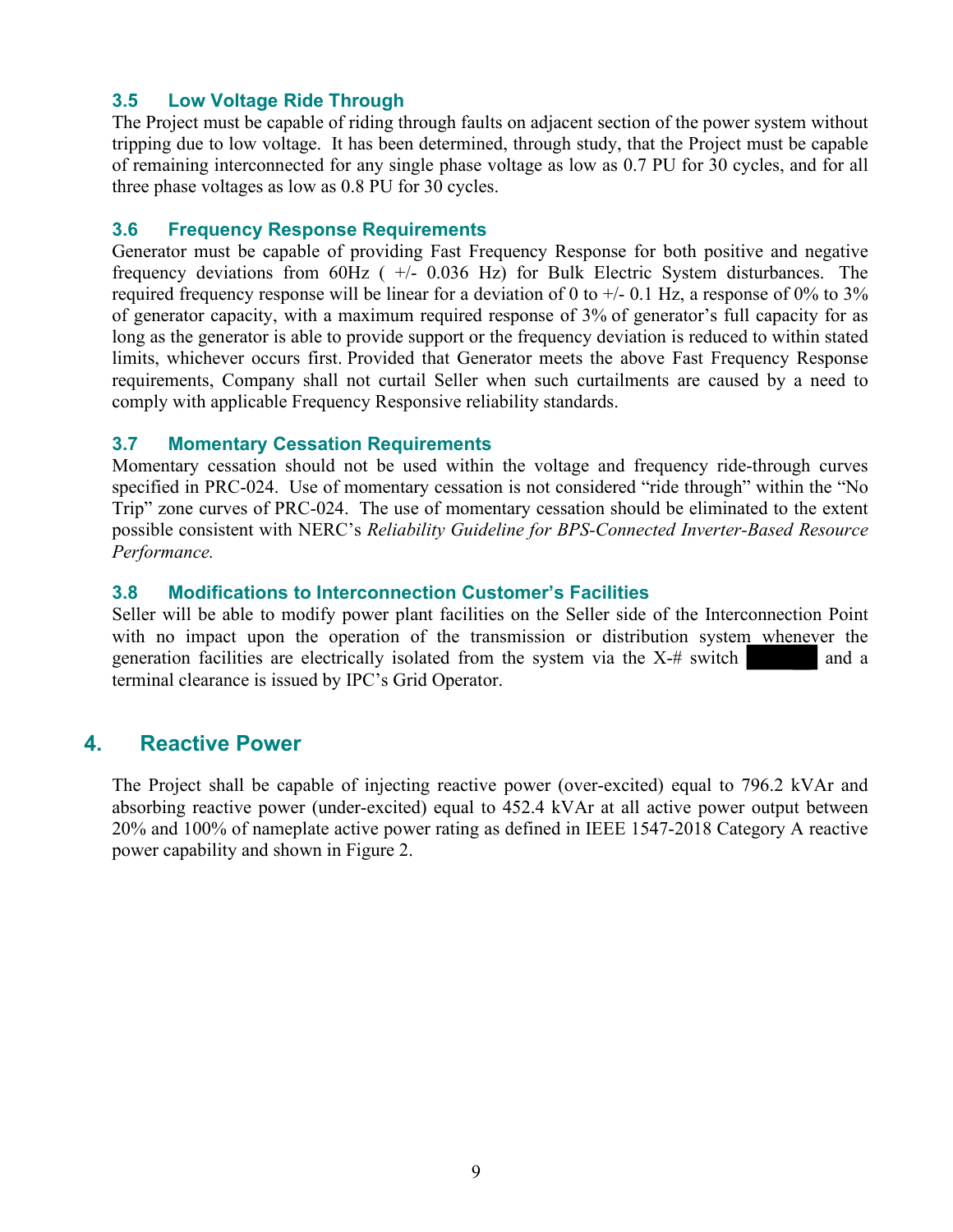

Figure 2: Operating Requirements (IEEE 1547-2018)

IPC will determine the reactive power required to be supplied by IPC to the Seller, based upon information provided by the Seller. IPC will specify the equipment required on IPC's system to meet the Facility's reactive power requirements. These specifications will include but not be limited to equipment specifications, equipment location, IPC-provided equipment, Seller provided equipment, and all costs associated with the equipment, design and installation of IPC-provided equipment. The equipment specifications and requirements will become an integral part of the GIA. IPC-owned equipment will be maintained by IPC, with total cost of purchase, installation, operation, and maintenance, including administrative cost to be reimbursed to IPC by the Seller. Payment of these costs will be in accordance with Schedule 72 and the total reactive power cost will be included in the calculation of the Monthly Operation and Maintenance Charges specified in Schedule 72.

## **5. Upgrades**

### **5.1 Upgrades to the Distribution System**<br>Program recloser for dead line check capability.

#### **5.2 Upgrades to Substations**

No substation upgrades required.

# **5.3 Upgrades to the Transmission System**

No transmission system upgrades required.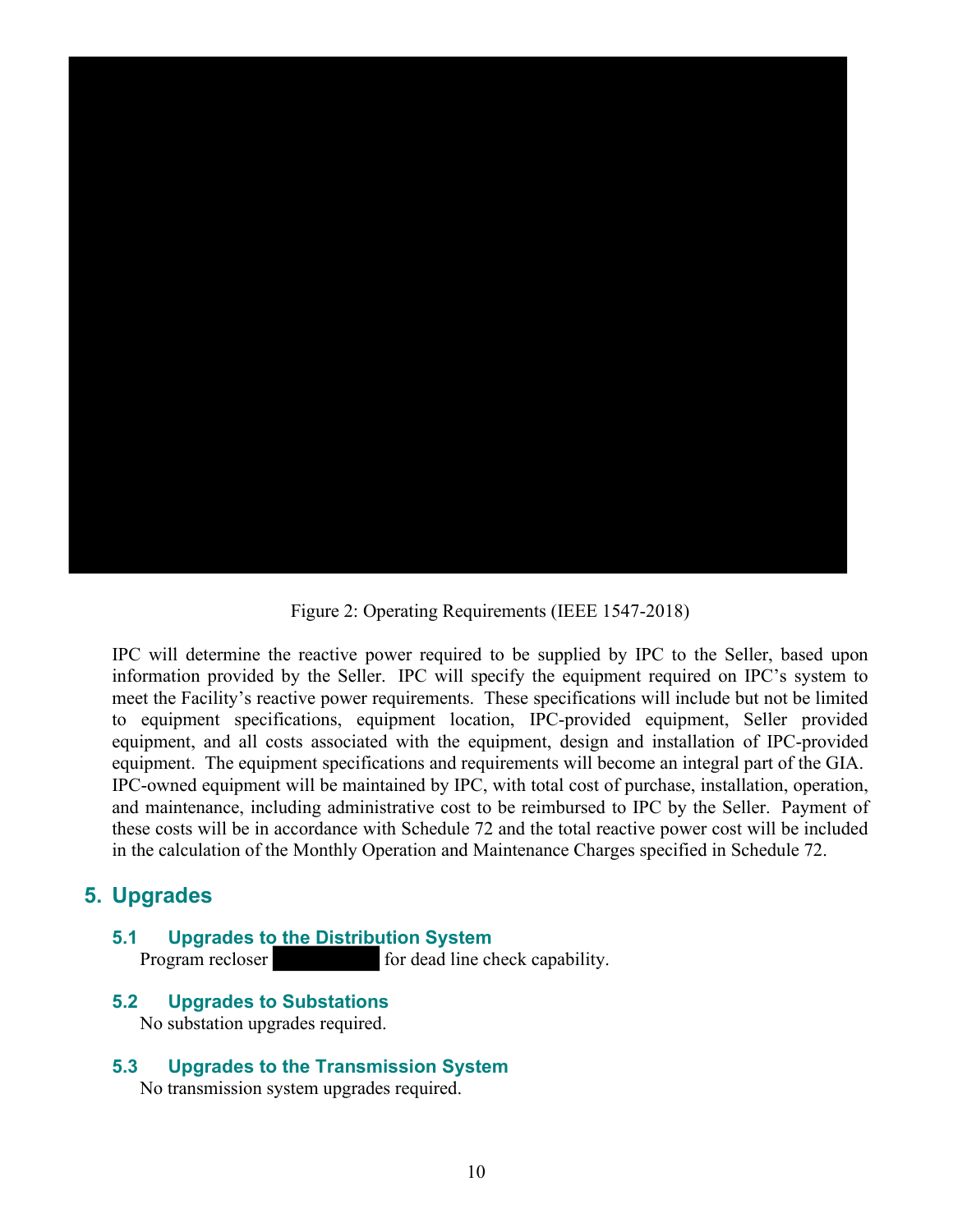## **6. Estimated Costs**

The following good faith estimates are provided in 2021 dollars and are based on a number of assumptions and conditions. IPC does not warrant or guarantee the estimated costs in the table below, which are estimates only and are subject to change. Seller will be responsible for all actual costs incurred in connection with the work to be performed by IPC and its agents, under the terms and subject to the conditions included in any GIA executed by IPC and Seller.

The estimated cost below is required to be paid in full by the Seller, or other arrangements acceptable to IPC are made with IPC's Credit Department, prior to IPC commencing construction on the project.

#### **Estimated Cost:**

| <b>Description</b>                          | Ownership  | <b>Cost Estimate</b> |
|---------------------------------------------|------------|----------------------|
| <b>IPC</b> Interconnection Facilities:      |            |                      |
| 4-pole interconnection package<br>Standard  | <b>IPC</b> | \$243,000            |
| <i><b>Upgrades to IPC Distribution:</b></i> |            |                      |
| Program line recloser for dead line check   | <b>IPC</b> | \$5,000              |
| <b>GRAND TOTAL</b>                          | \$248,000  |                      |
|                                             |            |                      |

## **Note Regarding Transmission Service:**

This FSR is a study of a request for Network Resource Interconnection Service. This FSR identifies the facilities necessary to provide such service. Network Resource Interconnection Service in and of itself does not convey any right to transmission service or to deliver electricity to any specific customer or Point of Delivery.

## **Note Regarding GIA:**

This FSR is a study and preliminary evaluation only and does not constitute, or form the basis of, a definitive agreement related to the matters described in this FSR. Unless and until a GIA is executed by IPC and Seller, no party will have any legal rights or obligations, expressed or implied, related to the subject matter of this FSR.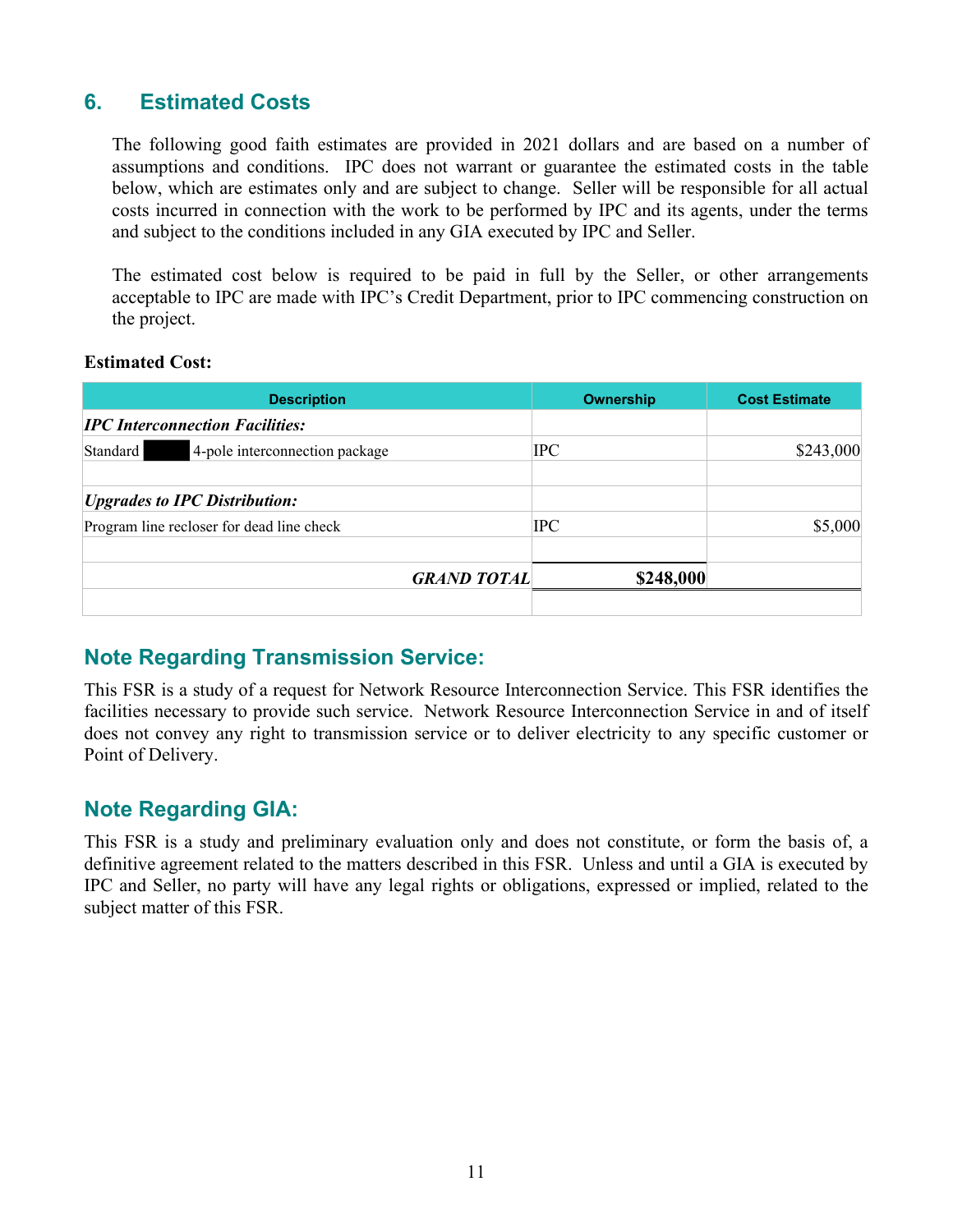# **Appendix A**

**Generation Interconnection Control Requirements**

**A.1 Generator Output Limit Control (GOLC)** *not required*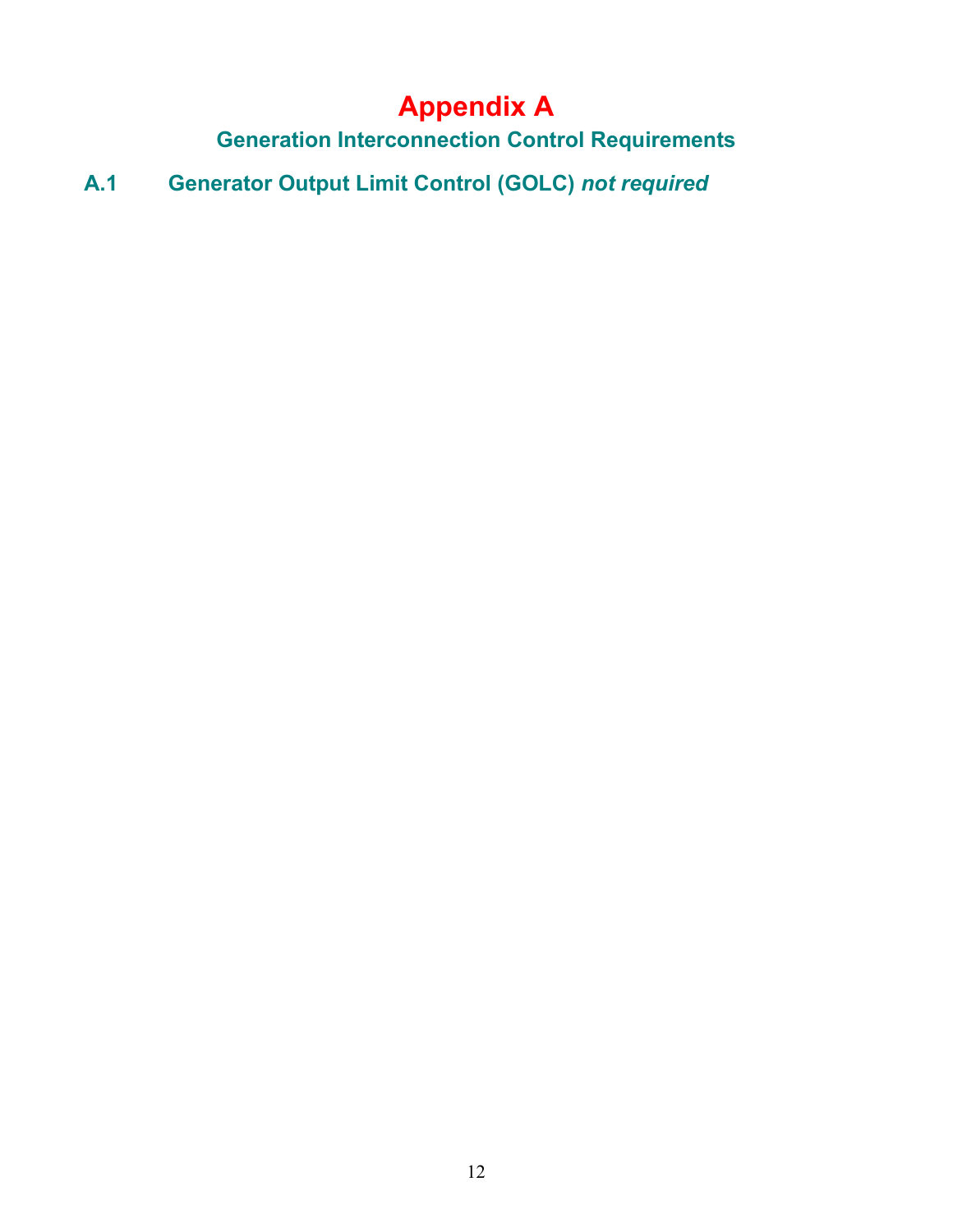# Appendix B

### IPC Survey Requirements

- Is the Grantor's Deed Instrument No. noted in the Exhibit 'A' Legal Description or Exhibit 'B' Survey Map?
- $\Box$  Are the Section, Township, Range, and County information clearly stated on the Exhibits?
- $\Box$  Is the Basis of Bearings between found monuments called out and noted on the Exhibits?
- $\Box$  Are the Point of Commencement, Point of Beginning and or Point of Terminus shown on the Exhibits?
- $\Box$  Do all lines have a bearing and distance associated with them on the Exhibits?
- $\Box$  All lines need bounding calls to Grantor's ownership lines, Rights-of-Way, etc. in Exhibit A.
- $\Box$  Are the Subdivision names, lot & block, and streets labeled on the Exhibit B?
- $\Box$  Are any existing Utility Easements adjoining this Easement called out and shown on the Exhibits?
- $\Box$  Is the map scale noted and is there a North arrow shown on the Exhibit B?
- $\Box$  On a strip easement is the width given and does it call to form a closed figure in the Exhibit A?
- $\Box$  Does the Parcel description close?

 $\Box$  Are the reference surveys of record or CP&Fs used to prepare the easement called out and shown on the Exhibits?

 $\Box$  A Professional Land Surveyor or Engineer in responsible charge must stamp, sign and date the exhibits for submission.

 $\Box$  A copy of the current Deed of Record for the Grantor is needed for submission.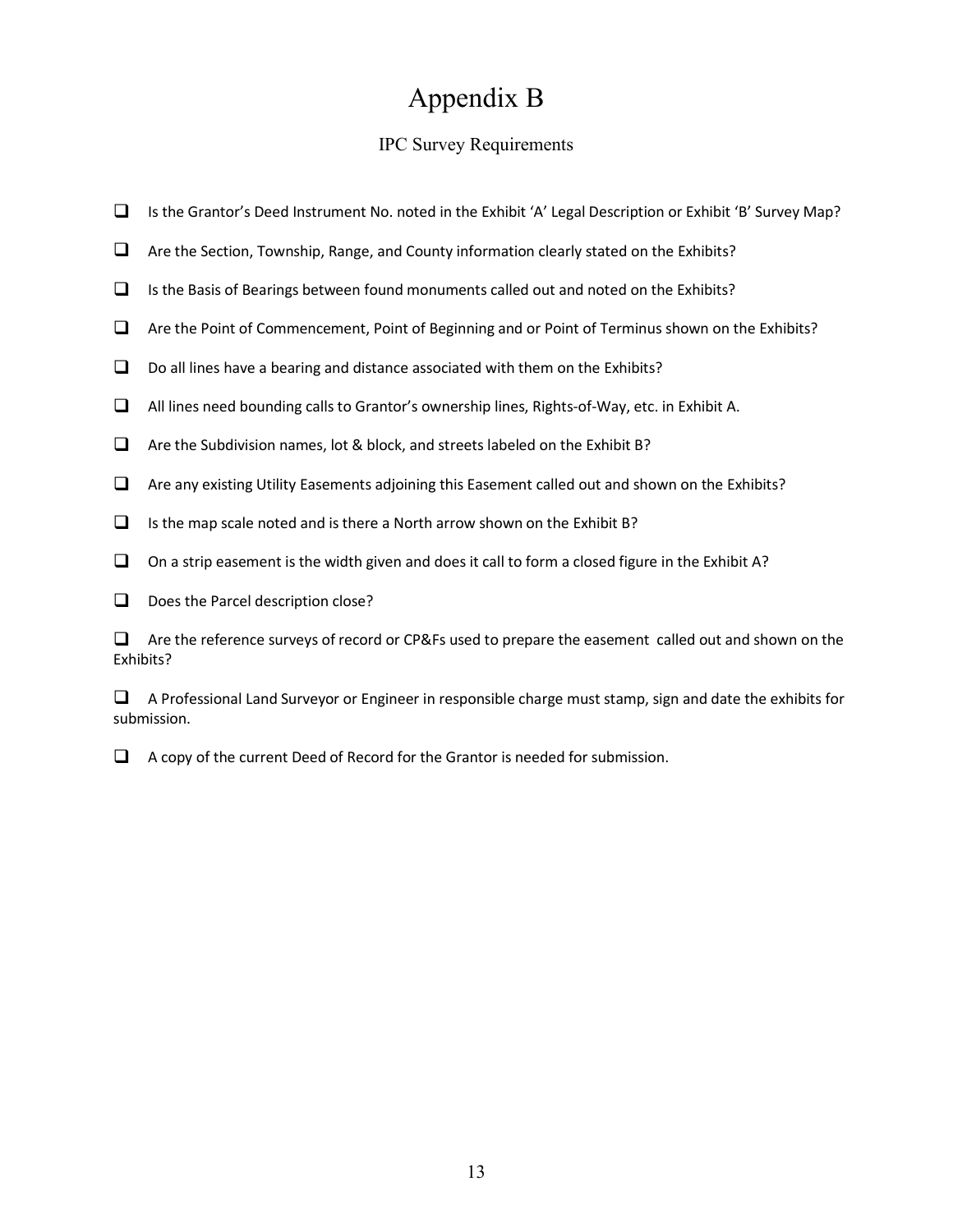# Appendix C

Idaho Power Company – Corporate Real Estate Department Easement Parcel Acquisition Requirements for Developers

Corporate Real Estate process will require the following steps and/or documents.

## **Process time frame: 6 mos. to 1 year depending on project specifics**

- 1. **Right of Entry Agreement**. A Right-of-Entry Agreement will allow Idaho Power to conduct necessary due diligence studies and review of the property and substation lands to determine feasibility for development. This document is required to be signed by the underlying property owner prior to Idaho Power entry onto the owner's lands for testing, surveying, etc. and will allow the preliminary stages of project development to commence pending completion of the transfer of substation lands to Idaho Power.
- 2. **Purchase and Sale Agreement – Substation Easement – Access Easement – Power Line Easements**. Idaho Power requires the following easements from the underlying property owner for our interconnection facilities: (1) substation easement, (2) access easement (for access to the substation) and (3) transmission and distribution line easements. Corporate Real Estate will enter into a purchase and sale agreement with the underlying property owner to provide for the grant of the easements to Idaho Power.
- 3. **Title Commitment**. Idaho Power requires that Developer ensure the substation, access, and power line easement lands are free from any encumbrances to title. To meet this requirement, a Title Commitment with A.L.T.A. extended coverage owner's policy in Idaho Power's name is required. All exceptions to title insurance need to be provided with the Title Commitment for Idaho Power review. Upon receipt, Corporate Real Estate will review all exceptions and will advise of any necessary follow-up actions. Importantly, Idaho Power requires a form of ownership that is free and clear from all encumbrances.
- 4. **Survey**. An A.L.T.A survey for the substation, access and power line easements is required. The A.L.T.A. survey will be reviewed by Idaho Power's surveyor who will advise of any necessary revisions.
- 5. **Legal Descriptions**. Written legal descriptions, stamped and signed by a surveyor licensed in the state of Idaho, are required for the substation easement, access easement, and distribution/transmission line easements. The written legal descriptions will be reviewed by Idaho Power's surveyor who will advise of any necessary revisions.
- 6. **Phase I Study**. Developer shall provide Idaho Power with a Phase I environmental site assessment study for the substation, access and power line easement lands, which (1) is prepared by an independent environmental site assessment company, in Idaho Power's name, (2) recognizes that Idaho Power holds an interest in the easement areas and is a User of the Phase I report, and (3) provides appropriate environmental warranties to Idaho Power for the lands over which the substation, access and power line easements will be located. The Phase I study will be reviewed by Idaho Power and Idaho Power will advise if a Phase II environmental site assessment or other actions are required based on the results of the Phase I study.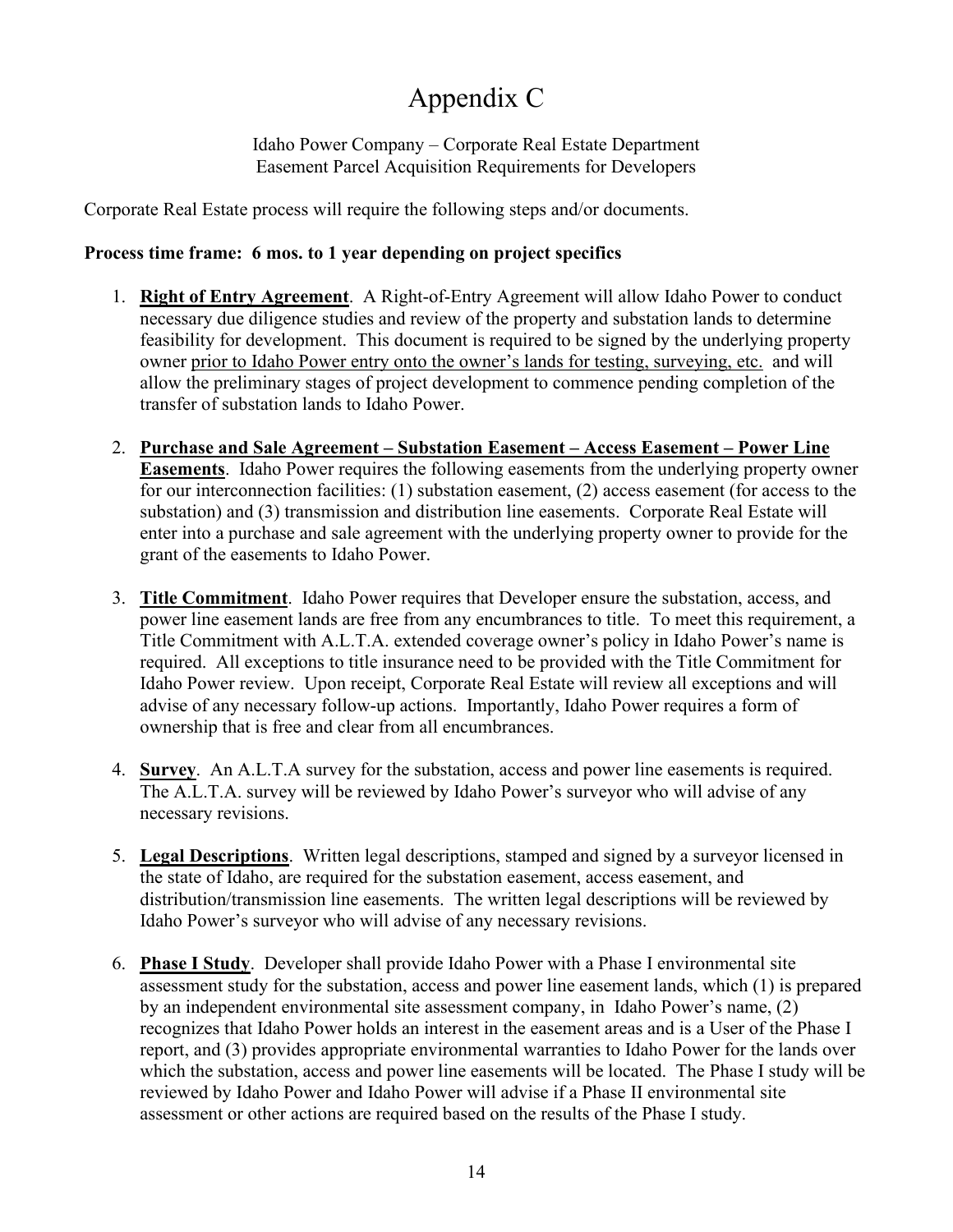- 7. **Public Lands Permits/Authorizations (if needed)**. Should any public lands, rights-of-way, etc. be affected by Idaho Power's use of or access to the interconnection facilities, Developer shall be responsible to secure any necessary agency authorizations or permits in Idaho Power's name, at Developer's sole cost and expense. Developer shall be responsible to ensure all conditions of approval are satisfied, fees are paid, etc. for the agency permits.
- 8. **Land Use Permits/Authorizations**. Developer shall be responsible to secure any necessary land use entitlements or authorizations from the local jurisdiction, local agencies, state of Idaho, or Federal or other agencies for Idaho Power's construction, operation and maintenance of the interconnection facilities (example: Conditional Use Permit from city or county). Any such authorizations shall be secured in Idaho Power's name and for the benefit of Idaho Power. Idaho Power will require that the Developer satisfy all conditions of approval and requirements for any such entitlement or authorization.
- 9. **Costs**. Any costs pertaining to the above items shall be at the Developer's sole cost and expense.
- 10. **Miscellaneous Documents.** Other Miscellaneous Documents as necessary for the specific project, and which may include Memorandums of Understanding or Agreement, etc.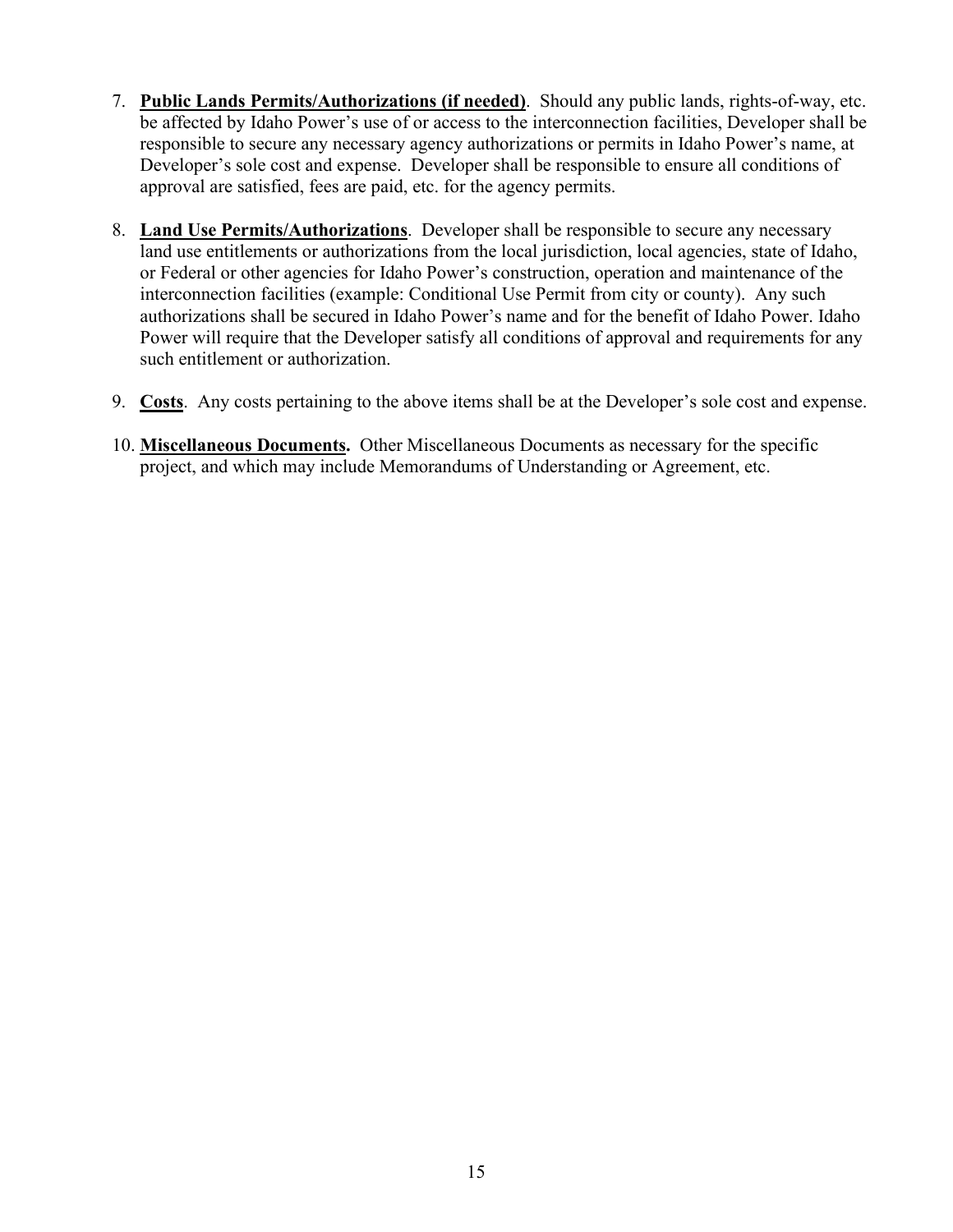# Appendix D

## **Idaho Power Guidelines for Alternative Telecom Service Strategies for Existing and New Cogeneration and Small Power Production Generator Interconnection Agreements**

This document, supporting the GIA, serves as a guideline for the review by Idaho Power of strategies for proposed telecom circuit services, as alternatives to established common carrier solutions, to meet the requirements of POTS, Digital Data Service (DDS), and High Capacity Digital Service (DS1) for existing and new Generator Interconnection Agreements (GIA). The goal is for alternative circuit solution providers to demonstrate comprehensive aspects of solutions to meet the contractual requirements of GIA with the Cogeneration and Small Power Production (CSPP) project owner, without involving engineering analysis by Idaho Power, nor implying Idaho Power responsibility for ensuring acceptable operation of the alternative circuit solutions.

As background, CenturyLink is an incumbent local exchange carrier (ILEC) with established isolated circuit entrance facilities into the Boise Bench Station, which houses the Idaho Power DDS and DS1 termination equipment required for both co-generation SCADA and Phasor Measurement Unit (PMU) circuits. Alternative services may require establishment of additional approved competitive local exchange carrier (CLEC) with isolated entrance facilities into the Boise Bench Station, or creation of a composite service with transition to CenturyLink, for terminus for all DDS and DS1 circuits. Additionally, CSPP site telecom services are typically provided by CenturyLink or other common carriers who serve the geographic area. CSPP project owners, or their third-party contractors, may elect to design, install, operate, and maintain a composite solution by interposing intermediate telecom services with handoffs to those common carriers. The overall composite system design, circuit performance, reliability, and operational availability should remain in alignment with common carrier telecom standards and GIA requirements.

In the case where an alternative or composite third-party solution is desired, a comprehensive proposal package should be supplied to Idaho Power for strategy review. To facilitate a timely review of the proposal, label each submitted article with the site location and corresponding topic numbers listed below. Incomplete packages will not be reviewed. By conducting this review and providing any feedback, Idaho Power is in no way providing engineering design services and shall incur no responsibility or liability for the proper implementation, acceptable operation, or compliance with the GIA, which is the sole responsibility of the CSPP project owners.

- 1. Analysis to demonstrate composite circuit operational availability per CenturyLink/Qwest TechPub 77312 (for DDS) or CenturyLink/Qwest TechPubs 77200 and 77375 (for DS1) with the introduction of any third-party intermediary equipment.
- 2. Documentation which demonstrates composite DDS solution meeting Bellcore/Telcordia TR\_NWT\_000341 or composite DS1 solution meeting GR-54-CORE:1995 and TR-NWT-000341:1993 for NCI code 04DU9.1SN.
- 3. Documentation which demonstrates composite POTS solution meeting Bellcore/Telcordia TR\_NWT\_000335.
- 4. Implementation details and analysis of composite equipment isolation solution to withstand site ground potential rise due to electrical faults, per IEEE-367-1996.
- 5. Implementation details and analysis of composite solution power supply equipment to meet required duration of circuit operation in the event of loss of local AC power.